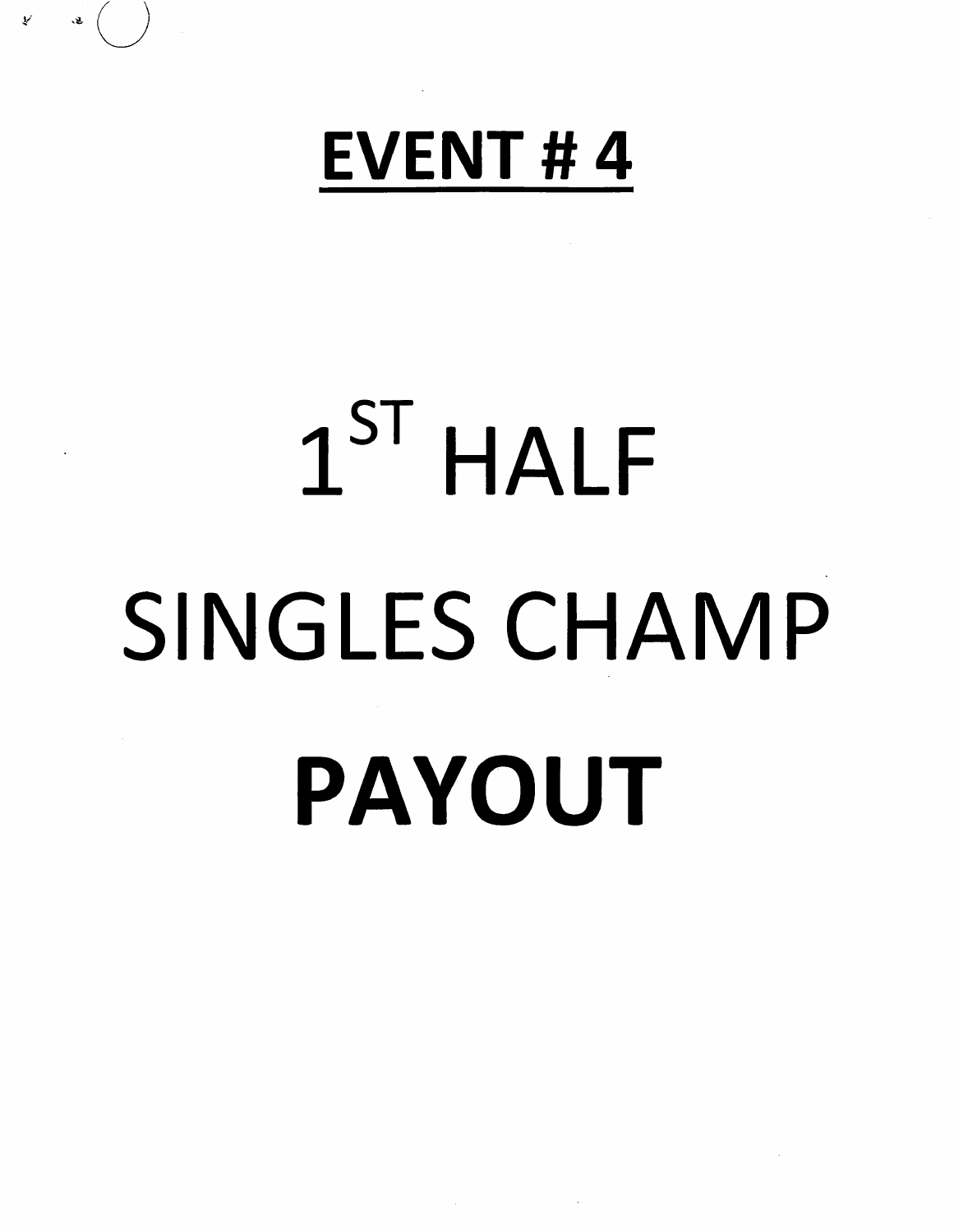### EV4 1ST HALF SINGLES CHAMP

 $\bar{\psi}$ 

 $\mathcal{L}^{\mathcal{L}}$ 

# Shooter Payoff Summary Report

# 8/14/21 1:31:51 PM

Member # Name Tot Won

| Member #        | Name                      | Tot Won  |
|-----------------|---------------------------|----------|
| <b>BC 44418</b> | <b>AHRENS PETER</b>       | \$22.00  |
| <b>BC 02066</b> | <b>BARE PAT</b>           | \$25.00  |
| <b>BC 49147</b> | <b>BINEPAL SANDEEP</b>    | \$33.60  |
| <b>BC 47791</b> | <b>BRETI KEVIN</b>        | \$39.00  |
| <b>BC 40239</b> | <b>CARTER DAVID W</b>     | \$45.00  |
| <b>BC 02484</b> | <b>CHAU PAUL</b>          | \$32.50  |
| <b>BC 46474</b> | <b>CHENG VINCENT</b>      | \$45.00  |
| <b>BC 48230</b> | CHEREWYK JUSTIN W         | \$6.00   |
| BC 35436        | <b>COLEMAN ROBERT E</b>   | \$7.43   |
| <b>BC 02030</b> | <b>ELLIS DONOVAN</b>      | \$15.60  |
| BC 40291        | <b>FADDEN ALAN</b>        | \$4.67   |
| <b>BC 34508</b> | <b>FEATHERSTONE GEOFF</b> | \$7.43   |
| <b>BC 41440</b> | <b>FONSECA JOHN A</b>     | \$19.50  |
| <b>BC 35473</b> | <b>FOOKS BRIAN F</b>      | \$154.50 |
| <b>BC 02520</b> | <b>FOWLER GORD</b>        | \$7.43   |
| <b>BC 45240</b> | <b>GINN TOM E</b>         | \$15.60  |
| BC 00912        | <b>HALL DOUGLAS</b>       | \$14.93  |
| <b>BC 14803</b> | <b>HANCOCK DONALD</b>     | \$24.17  |
| <b>BC 45258</b> | <b>IZOV LUBEN</b>         | \$56.00  |
| <b>BC 49009</b> | KUMAR RAJAN               | \$20.80  |
| BC 42064        | LEUNG DAVID C             | \$66.50  |
| <b>BC 47753</b> | <b>MA PATRICK</b>         | \$35.00  |
| BC 36085        | <b>MCQUARRIE KELLY P</b>  | \$7.43   |
| <b>BC 41912</b> | <b>MIKKELSON TYLER</b>    | \$20.80  |
| <b>BC 46832</b> | <b>MOH BASSAM</b>         | \$39.00  |
| <b>BC 48119</b> | <b>MORRISS MICHAEL</b>    | \$13.00  |
| <b>BC 29378</b> | <b>MUSTER KERRY</b>       | \$13.00  |
| <b>BC 44437</b> | RAMSAY MICHAEL H          | \$65.33  |
| <b>BC 49349</b> | <b>REMIAS DUSAN</b>       | \$64.00  |
| <b>BC 12826</b> | <b>REYNOLDS BERNARD</b>   | \$25.00  |
| <b>BC 49102</b> | SANDHU VIKRAM             | \$48.00  |
| <b>BC 47207</b> | <b>SEKELA MATTEO</b>      | \$15.60  |
| BC 42051        | <b>STARK MIKE R</b>       | \$13.00  |
| BC 48182        | STOCKLEY MATHEW           | \$20.80  |
| <b>BC 01957</b> | SULLIVAN HARRY            | \$19.50  |
| BC 36284        | <b>TODD REGINALD T</b>    | \$23.50  |
| BC 46965        | <b>TREFANENKO JASON N</b> | \$7.43   |
| BC 32662        | <b>VANDAMENT JACK</b>     | \$13.33  |
| BC 16660        | <b>WADE DAVE</b>          | \$86.00  |
| BC 02532        | <b>WHITE JAMIE E</b>      | \$20.80  |
| <b>BC 02530</b> | <b>WHITE ROBERT</b>       | \$19.50  |
| BC 48127        | <b>WILLSON CHRISTIAN</b>  | \$15.60  |
| BC 46412        | <b>WILLSON GARTH</b>      | \$70.60  |
| <b>BC 48580</b> | <b>WILMAN TOM E</b>       | \$13.33  |
| BC 42361        | <b>WIRAWAN MARSHALL</b>   | \$115.80 |
| <b>BC 01024</b> | <b>WOODS GARRY J</b>      | \$58.00  |
| BC 02483        | YUEN WILLIAM K            | \$30.00  |

TOTAL PAID OUT \$1636.01

Page 1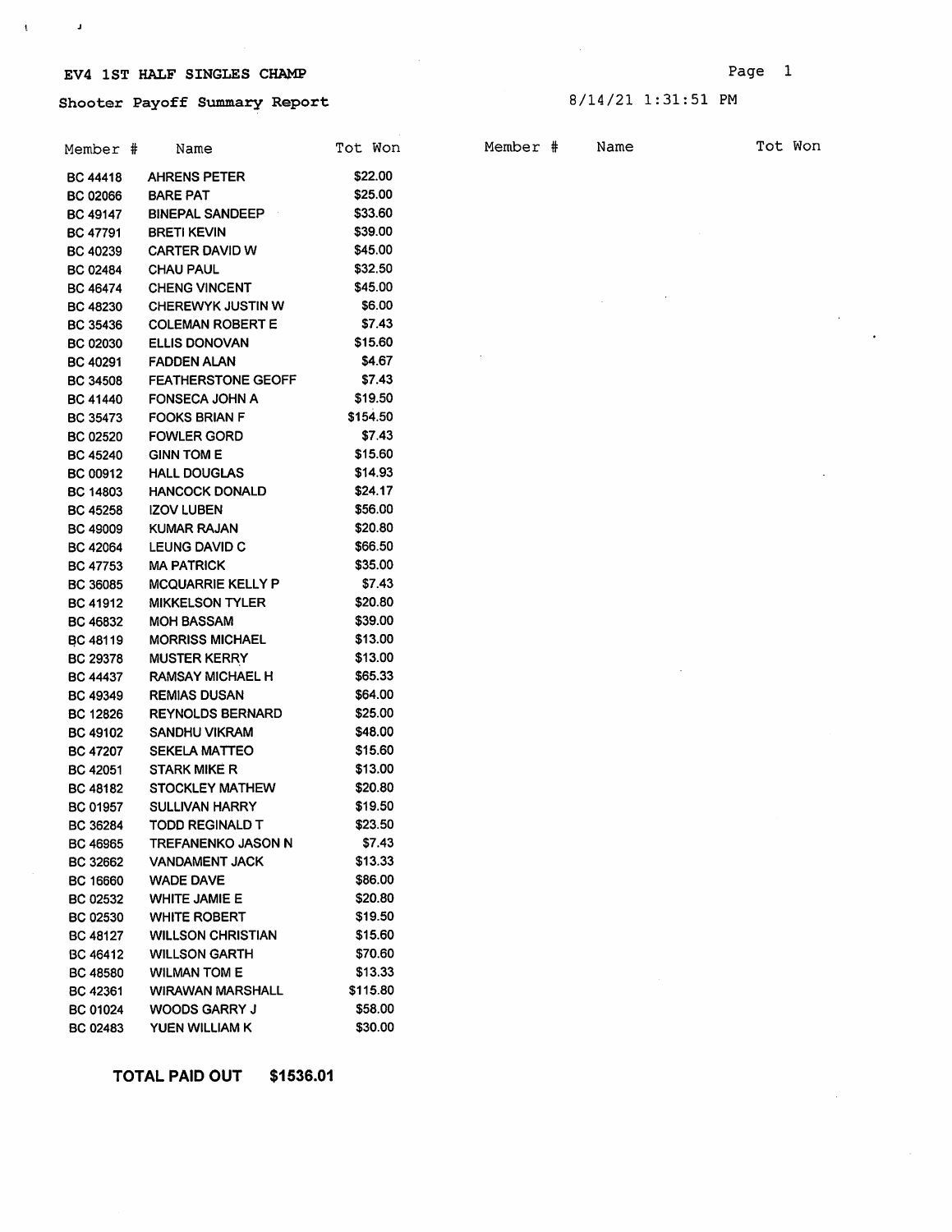Trophy Report EV4 1ST HALF SINGLES CHAMP 8/14/21 1:32:55 PM Page 1 Total Shooters 68 1st 100 TARGETS

 $\mathbf{r} \in \mathbb{R}^{n \times n}$  , where  $\mathbf{r} \in \mathbb{R}^{n \times n}$ 

 $\mathcal{L}_{\mathcal{A}}$ 

|                 | Squad        |                             | Name                                                 |                  | AAA | AA | А   | в        | С               | D    |                |
|-----------------|--------------|-----------------------------|------------------------------------------------------|------------------|-----|----|-----|----------|-----------------|------|----------------|
| BС              | 16.4         | BC 35473                    | <b>FOOKS BRIAN F</b>                                 |                  |     |    | 100 |          |                 |      | A.             |
| BC              | 20.4         | <b>BC 42361</b>             | <b>WIRAWAN MARSHALL</b>                              |                  |     |    |     | 98       |                 |      | в              |
| BC              | 14.4         | <b>BC 45258</b>             | <b>IZOV LUBEN</b>                                    |                  |     |    | 98  |          |                 |      |                |
| BС              | 14.2         | <b>BC 42064</b>             | LEUNG DAVID C                                        |                  |     |    | 98  |          |                 |      |                |
| BС              | 8.3          | <b>BC 01024</b>             | <b>WOODS GARRY J</b>                                 | S٧               |     |    |     |          | 98              |      | с              |
| <b>BC</b>       | 17.2         | <b>BC 16660</b>             | <b>WADE DAVE</b>                                     | sv               |     |    |     | 97       |                 |      | в              |
| BС              | 17.1         | <b>BC 12826</b>             | <b>REYNOLDS BERNARD</b>                              | <b>ELDR</b>      |     |    | 97  |          |                 |      |                |
| BС              | 8.1          | <b>BC 49349</b>             | <b>REMIAS DUSAN</b>                                  |                  |     |    |     |          | 97 I            |      | С              |
| BС              | 5.4          | <b>BC 02484</b>             | <b>CHAU PAUL</b>                                     |                  |     |    |     |          | 97 <sub>1</sub> |      | С              |
| ВC              | 17.5         | BC 02532                    | <b>WHITE JAMIE E</b>                                 |                  |     |    |     | 96       |                 |      | В              |
| BC              | 17.4         | <b>BC 44418</b>             | <b>AHRENS PETER</b>                                  |                  |     |    | 96  |          |                 |      |                |
| ВC              | 10.5         | <b>BC 02066</b>             | <b>BARE PAT</b>                                      | <b>ELDR</b>      |     |    |     |          | 96              |      | С              |
| ВC              | 8.5          | <b>BC 49009</b>             | <b>KUMAR RAJAN</b>                                   |                  |     |    |     | 96       |                 |      | в              |
| <b>BC</b>       | 4.5          | <b>BC 48182</b>             | <b>STOCKLEY MATHEW</b>                               |                  |     |    |     | 96       |                 |      | в              |
| BС              | 4.4          | <b>BC 41912</b>             | <b>MIKKELSON TYLER</b>                               |                  |     |    |     | 96       |                 |      | В              |
| <b>BC</b>       | 3.3          | <b>BC 49102</b>             | <b>SANDHU VIKRAM</b>                                 |                  |     |    |     | 96       |                 |      | В              |
| BC              | 16.5         | <b>BC 02030</b>             | <b>ELLIS DONOVAN</b>                                 | VΤ               |     |    |     | 95       |                 |      | В              |
| ВC              | 14.3         | <b>BC 45240</b>             | <b>GINN TOM E</b>                                    | sv               |     |    | 95  |          |                 |      |                |
| ВC              | 13.3         | <b>BC 47207</b>             | <b>SEKELA MATTEO</b>                                 |                  |     |    | 95  |          |                 |      |                |
| <b>BC</b>       | 4.3          | <b>BC 48127</b>             | <b>WILLSON CHRISTIAN</b>                             |                  |     |    |     | 95       |                 |      | в              |
| <b>BC</b>       | 2.2          | <b>BC 46412</b>             | <b>WILLSON GARTH</b>                                 |                  |     | 95 |     |          |                 |      | ΑА             |
| BC              | 20.1         | <b>BC 40239</b>             | <b>CARTER DAVID W</b>                                |                  |     | 94 |     |          |                 |      | AA             |
| BC              | 17.3         | <b>BC 34508</b>             | <b>FEATHERSTONE GEOFF</b>                            |                  |     |    | 94  |          |                 |      | A              |
| ВC              | 15.5         | BC 35436                    | <b>COLEMAN ROBERT E</b>                              | sv               |     |    |     | 94       |                 |      | в              |
| ВC              | 15.2         | <b>BC 02520</b>             | <b>FOWLER GORD</b>                                   |                  |     |    | 94  |          |                 |      |                |
| BC              | 14.1         | <b>BC 36085</b>             | <b>MCQUARRIE KELLY P</b>                             |                  |     |    | 94  |          |                 |      |                |
| ВC              | 10.4         | <b>BC 46965</b>             |                                                      |                  |     |    |     | 94       |                 |      | в              |
| ВC              | 10.3         | BC 00912                    | <b>TREFANENKO JASON N</b><br><b>HALL DOUGLAS</b>     | VΤ               |     |    |     |          | 94              |      | С              |
| <b>BC</b>       |              |                             |                                                      |                  |     |    |     |          | 94              |      | С              |
| <b>BC</b>       | 5.5          | <b>BC 49147</b>             | <b>BINEPAL SANDEEP</b><br><b>FONSECA JOHN A</b>      |                  |     |    |     |          |                 |      | в              |
|                 | 20.5<br>16.2 | <b>BC 41440</b><br>BC 02044 | <b>BROTEN GERALD</b>                                 | EL               |     |    |     | 93<br>93 |                 |      | В              |
| ВC              |              |                             |                                                      | sv               |     |    |     |          |                 |      | C              |
| ВC              | 16.1         | <b>BC 02530</b>             | <b>WHITE ROBERT</b>                                  |                  |     |    |     |          | 93              |      | С              |
| <b>BC</b>       | 8.4          | BC 01957                    | <b>SULLIVAN HARRY</b>                                | <b>ELDR</b>      |     |    |     |          | 93              |      |                |
| BC              | 2.4          | <b>BC 14803</b>             | <b>HANCOCK DONALD</b>                                |                  |     |    |     |          | 93              |      |                |
| BС              | 1.5          | BC 46474                    | <b>CHENG VINCENT</b>                                 | S٧<br>sv         |     |    |     |          |                 | 93   | С              |
| <b>BC</b>       | 12.5         | <b>BC 35638</b>             | <b>WILSON LLOYD E</b>                                |                  |     |    |     |          | 92              |      | c              |
| BC              | 12.2         | <b>BC 42051</b>             | <b>STARK MIKE R</b>                                  | VТ               |     |    |     |          | 92              |      | в              |
| BC              | 10.2         |                             | BC 48119 MORRISS MICHAEL                             |                  |     |    |     | 92       |                 |      | в              |
| BC              | 10.1         |                             | BC 29378 MUSTER KERRY                                | <b>ELDR</b>      |     |    |     | 92       |                 |      | c              |
| BC<br><b>BC</b> | 3.4<br>20.2  |                             | BC 36284 TODD REGINALD T<br>BC 45003 KAPELUCK DALE A |                  |     |    | 91  |          | 92              |      | A              |
|                 |              |                             | BC 39768 ROSEBOOM BILL                               |                  |     |    |     |          |                 |      | в              |
| <b>BC</b>       | 16.3         |                             | BC 47753 MA PATRICK                                  | VT.<br><b>SV</b> |     |    |     | 91       |                 |      | D              |
| BC              | $1.2$        |                             | BC 01930 SALT LISA                                   |                  |     |    |     |          |                 | 91   | Α              |
| <b>BC</b>       | 15.4         |                             |                                                      | LDI              |     |    | 90  |          |                 |      | С              |
| BC              | 15.1         |                             | BC 01260 BOWMAN BRIAN G                              | <b>ELDR</b>      |     |    |     |          | 90              |      |                |
| <b>BC</b>       | 14.5         |                             | BC 40291 FADDEN ALAN                                 | VT               |     |    |     |          | $90$            |      | С<br>A         |
| BC<br>BC        | 4.2          |                             | BC 47861 FORSTER BURKE<br>BC 40983 BONAR DAVID       |                  |     |    | 90  |          |                 |      | В              |
|                 | 4.1          |                             |                                                      |                  |     |    |     | 90       |                 |      | В              |
| BC<br><b>BC</b> | 13.1<br>3.5  |                             | BC 47791 BRETI KEVIN<br>BC 46832 MOH BASSAM          |                  |     |    |     | 89       |                 |      | С              |
| <b>BC</b>       | 3.1          |                             | BC 45623 CHEUNG WINONA                               | LDI              |     |    | 89  |          | 89              |      | A <sub>1</sub> |
| <b>BC</b>       |              |                             | BC 02483 YUEN WILLIAM K                              |                  |     |    |     |          |                 |      | $D_1$          |
| BC              | 5.1<br>20.3  |                             | BC 44437 RAMSAY MICHAEL H                            |                  |     |    |     |          |                 | 88   |                |
|                 |              |                             |                                                      |                  |     |    |     |          |                 | $87$ | $D_1$          |

 $\Delta$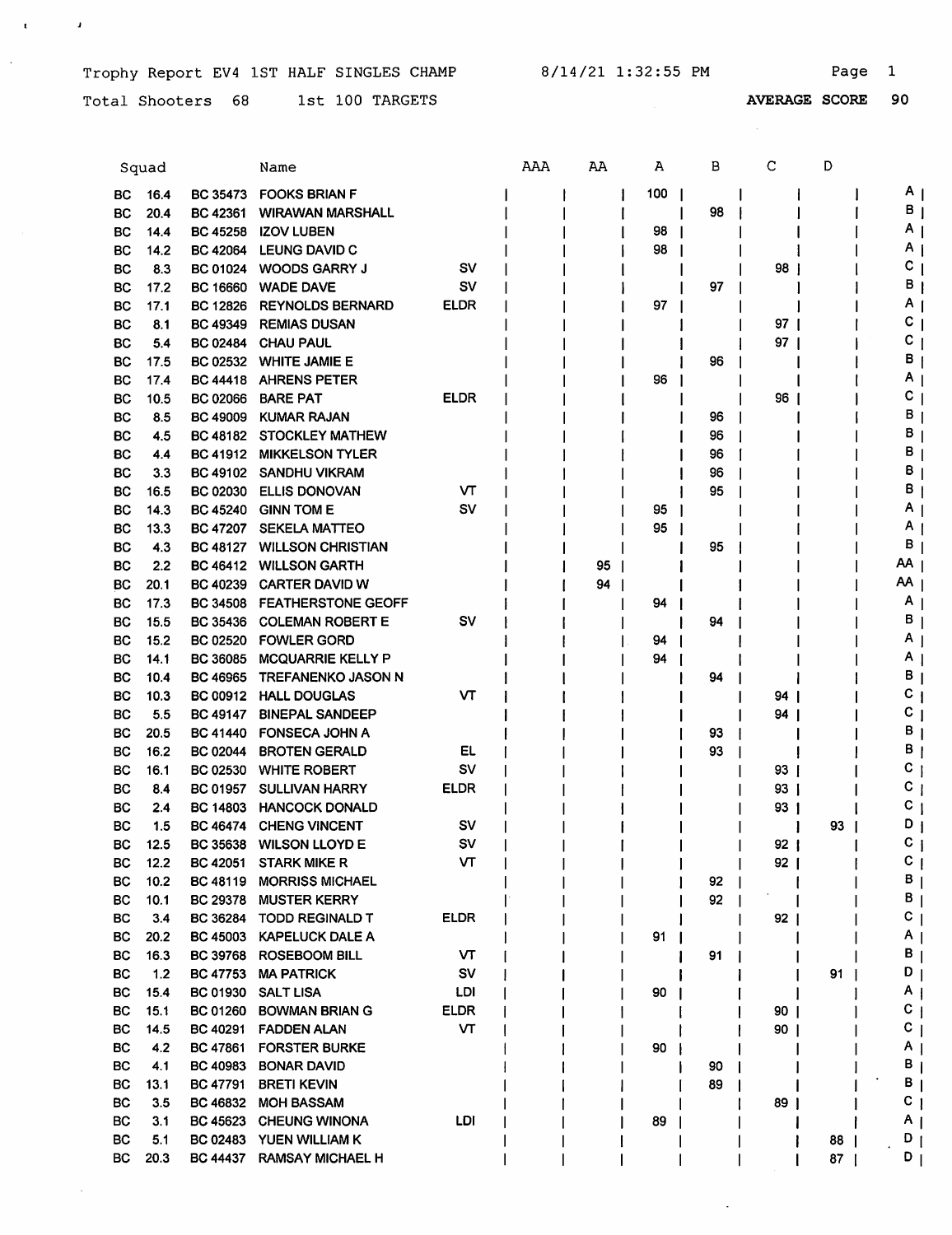Trophy Report EV4 1ST HALF SINGLES CHAMP 8/14/21 1:32:55 PM Page 2 Total Shooters 68 1st 100 TARGETS

 $\mathcal{L}$ 

 $\epsilon$ 

 $\mathcal{A}(\mathbf{r})$  and  $\mathcal{A}(\mathbf{r})$ 

 $\overline{\phantom{a}}$ 

 $\sim$ 

 $\sim$   $\sim$ 

AVERAGE SCORE 90

| Squad     |      |                 | Name                     |             | AAA | AA | Α  | в  | С  | D  |   |
|-----------|------|-----------------|--------------------------|-------------|-----|----|----|----|----|----|---|
| BC.       | 13.5 | <b>BC 46556</b> | <b>HUBERMAN JON</b>      |             |     |    |    |    | 87 |    | С |
| BC.       | 2.3  | BC 32662        | <b>VANDAMENT JACK</b>    | VТ          |     |    |    |    |    | 87 |   |
| BC.       | 1.1  | <b>BC 48580</b> | <b>WILMAN TOM E</b>      |             |     |    |    |    |    | 87 | D |
| BC.       | 13.4 | <b>BC 42067</b> | <b>OTWAY DANIEL F</b>    |             |     |    |    |    | 86 |    | с |
| BC.       | 12.3 | <b>BC 02473</b> | <b>RAJKOWSKI TED</b>     |             |     |    |    | 85 |    |    | в |
| <b>BC</b> | 2.5  | <b>BC 49414</b> | <b>BURDEYNY BRENT</b>    |             |     |    | 85 |    |    |    | Α |
| BC        | 5.2  | <b>BC 47900</b> | YU YANG(JUDY)            | LD          |     |    |    |    |    | 84 | D |
| BC.       | 1.4  | <b>BC 44488</b> | <b>JOHNSON STEVE</b>     |             |     |    |    |    |    | 84 | D |
| BC        | 1.3  | <b>BC 47752</b> | <b>KAM SAM</b>           | VТ          |     |    |    |    |    | 82 | D |
| <b>BC</b> | 12.1 | <b>BC 46082</b> | <b>STEVENS DOM</b>       |             |     |    |    | 81 |    |    | В |
| <b>BC</b> | 2.1  | <b>BC 48230</b> | <b>CHEREWYK JUSTIN W</b> |             |     |    |    |    |    | 77 | D |
| <b>BC</b> | 15.3 | BC 02118        | <b>MILLER RON J</b>      | <b>ELDR</b> |     |    |    |    |    | 73 | D |
| <b>BC</b> | 12.4 | <b>NW 00036</b> | <b>ZENTNER DENNIS</b>    |             |     |    | 71 |    |    |    | Α |
| <b>BC</b> | 3.2  | <b>BC 49442</b> | <b>AGOSTINO PHIL A</b>   |             |     |    | 62 |    |    |    | Α |
| BС        | 5.3  | <b>BC 48231</b> | <b>ZHU DANIEL</b>        | JR          |     |    |    |    |    | 57 | D |
|           |      |                 |                          |             |     |    |    |    |    |    |   |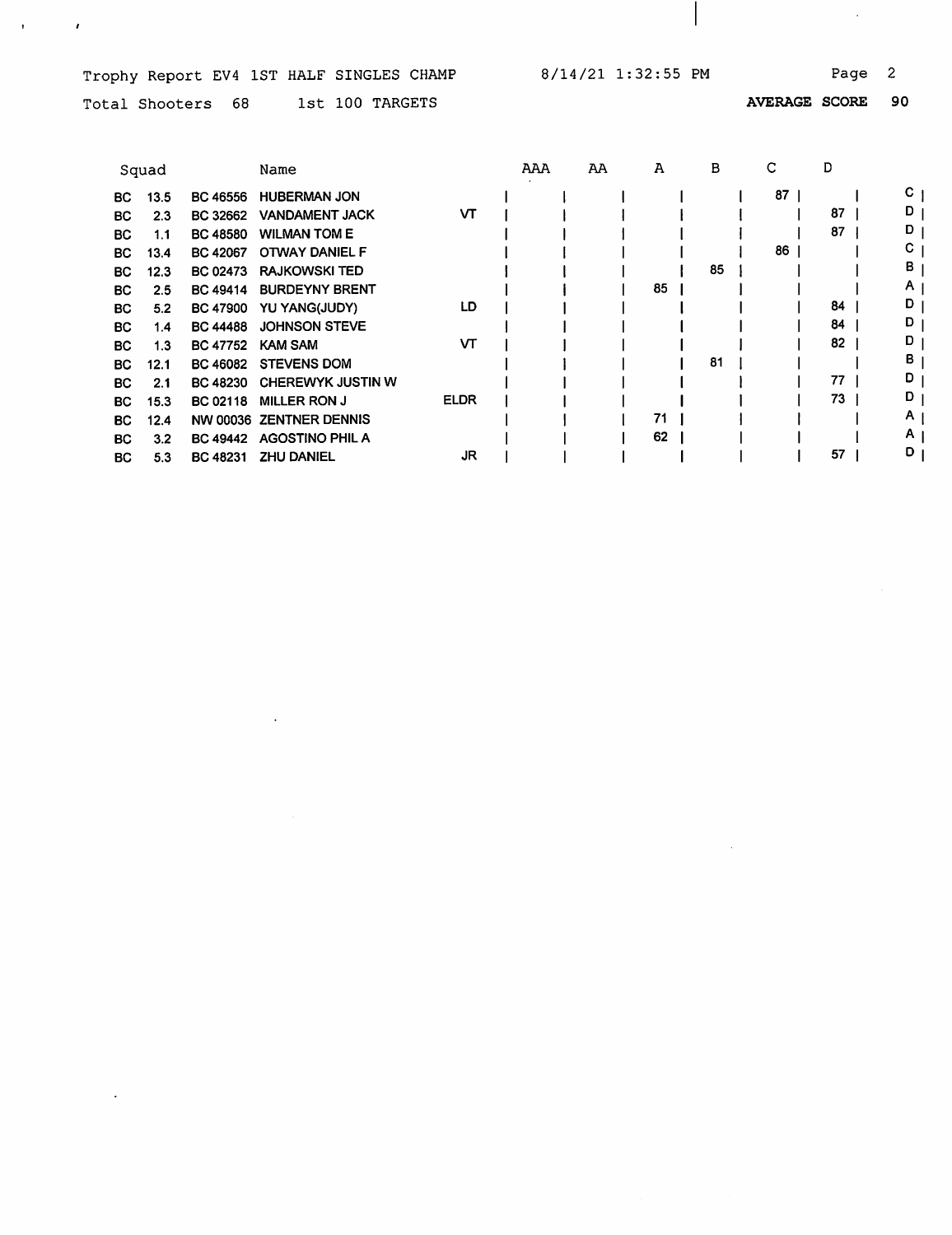#### 50 Options - Option 2 - C 2 Entered @ \$10.00 = \$20.00 - 2 Places - 2 Fifties

| Total Money In Added \$150.00    | \$170.00 |           |                   |          |           |           |                        |                        |        | 8/14/21 1:30:21 PM |     |  |
|----------------------------------|----------|-----------|-------------------|----------|-----------|-----------|------------------------|------------------------|--------|--------------------|-----|--|
| Grp<br>Tot Won Name              |          |           | 25 OPTIONS PAYOFF |          |           |           | 50 OPTIONS PAYOFF      |                        |        |                    |     |  |
|                                  |          | Trap 1    | Trap 2            | Trap 3   | Trap 4    | Front     | Middle                 | <b>Back</b>            | Purse  | Added              |     |  |
| AA \$45.00 CARTER DAVID W        |          | \$0.00 25 | \$0.0024          | \$0.0023 | \$0.00 22 | \$6.00 49 | \$0.0047               | $$4.00$ 45             | \$0.00 | \$35.00            | -94 |  |
| AA \$55.00 WILLSON GARTH         |          | \$0.0024  | \$0.00 24         | \$0.0024 | \$0.0023  | \$4.00 48 | $$0.00 \underline{48}$ | $$6.00 \underline{47}$ | \$0.00 | \$45.00            | 95  |  |
| No 25 Options In Event           |          |           |                   |          |           |           |                        |                        |        |                    |     |  |
| Total Paid 50 Options \$20.00    |          |           |                   |          |           |           |                        |                        |        |                    |     |  |
| No Purse In Event                |          |           |                   |          |           |           |                        |                        |        |                    |     |  |
| Total Paid In Added \$80.00      |          |           |                   |          |           |           |                        |                        |        |                    |     |  |
| \$100.00<br>Total Paid In Event: |          |           |                   |          |           |           |                        |                        |        |                    |     |  |

Page 1

 $\label{eq:2.1} \frac{1}{\sqrt{2\pi}}\int_{0}^{\infty}\frac{1}{\sqrt{2\pi}}\left(\frac{1}{\sqrt{2\pi}}\right)^{2\alpha} \frac{1}{\sqrt{2\pi}}\frac{1}{\sqrt{2\pi}}\frac{1}{\sqrt{2\pi}}\frac{1}{\sqrt{2\pi}}\frac{1}{\sqrt{2\pi}}\frac{1}{\sqrt{2\pi}}\frac{1}{\sqrt{2\pi}}\frac{1}{\sqrt{2\pi}}\frac{1}{\sqrt{2\pi}}\frac{1}{\sqrt{2\pi}}\frac{1}{\sqrt{2\pi}}\frac{1}{\sqrt{2\pi}}\frac{1}{\sqrt{2\pi}}$ 

 $\bullet$ 

 $\mathbf{v}$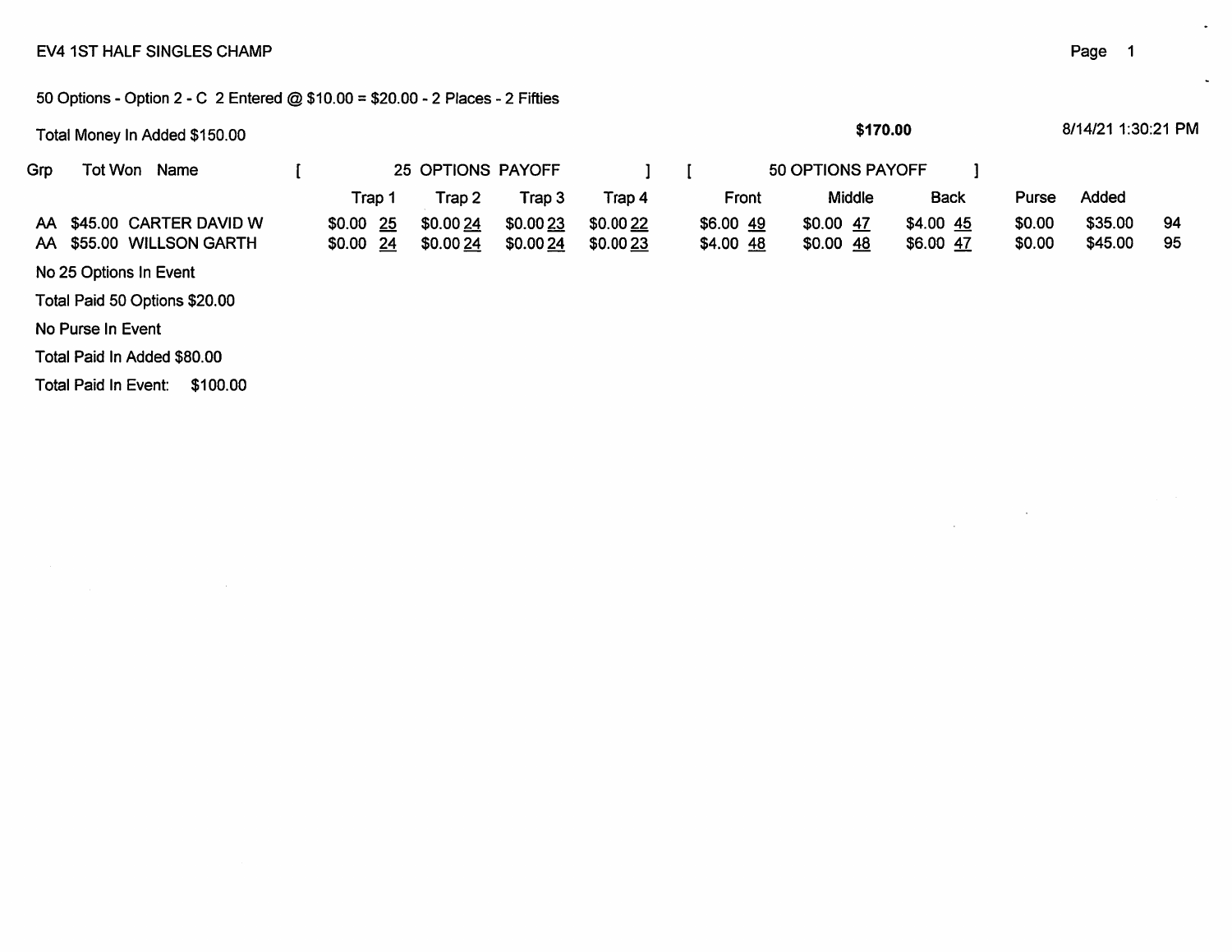# 50 Options - Option 2-07 Entered @ \$10.00 = \$70.00 - 2 Places - 2 Fifties

 $\sim$ 

Total Money In Added \$150.00

| Gro | Tot Won<br>Name          |               | 25 OPTIONS PAYOFF |           |           |            | 50 OPTIONS PAYOFF |             |        |         |     |
|-----|--------------------------|---------------|-------------------|-----------|-----------|------------|-------------------|-------------|--------|---------|-----|
|     |                          | Trap 1        | Trap 2            | Trap 3    | Trap 4    | Front      | Middle            | <b>Back</b> | Purse  | Added   |     |
| A   | \$22.00 AHRENS PETER     | \$0.00<br>-25 | \$0.0024          | \$0.0024  | \$0.0023  | \$7.00 49  | \$0.0048          | $$0.00$ 47  | \$0.00 | \$15.00 | 96  |
| A.  | \$76.50 FOOKS BRIAN F    | \$0.00<br>-25 | \$0.0025          | \$0.0025  | \$0.00 25 | \$10.50 50 | \$0.0050          | \$21.00 50  | \$0.00 | \$45.00 | 100 |
| A   | \$0.00 FORSTER BURKE     | \$0.00<br>-20 | \$0.0025          | \$0.0024  | \$0.00 21 | \$0.0045   | \$0.0049          | \$0.0045    | \$0.00 | \$0.00  | 90  |
| A   | \$0.00 GINN TOM E        | \$0.0023      | \$0.0025          | \$0.00 23 | \$0.00 24 | $$0.00$ 48 | \$0.0048          | \$0.0047    | \$0.00 | \$0.00  | 95  |
| A   | \$43.00 IZOV LUBEN       | \$0.00 25     | \$0.0025          | \$0.0023  | \$0.00 25 | \$10.50 50 | \$0.0048          | \$0.0048    | \$0.00 | \$32.50 | 98  |
| A   | \$53.50 LEUNG DAVID C    | \$0.00 25     | \$0.00 24         | \$0.0024  | \$0.0025  | \$7.00 49  | \$0.0048          | \$14.00 49  | \$0.00 | \$32.50 | 98  |
| A   | \$25.00 REYNOLDS BERNARD | \$0.00<br>-23 | \$0.0025          | \$0.00 24 | \$0.0025  | \$0.0048   | \$0.0049          | \$0.0049    | \$0.00 | \$25.00 | 97  |
| A   | \$0.00 SEKELA MATTEO     | $$0.00$ 25    | \$0.0023          | \$0.00 24 | \$0.0023  | \$0.0048   | \$0.00 47         | \$0.0047    | \$0.00 | \$0.00  | 95  |

 $\lambda$ 

 $\sim$ 

No 25 Options In Event

Total Paid 50 Options \$70.00

No Purse In Event

Total Paid In Added \$150.00

Total Paid In Event: \$220.00

Page 1

\$220.00

#### 8/14/21 1:30:26 PM

 $\ddot{\phantom{0}}$ 

 $\bullet$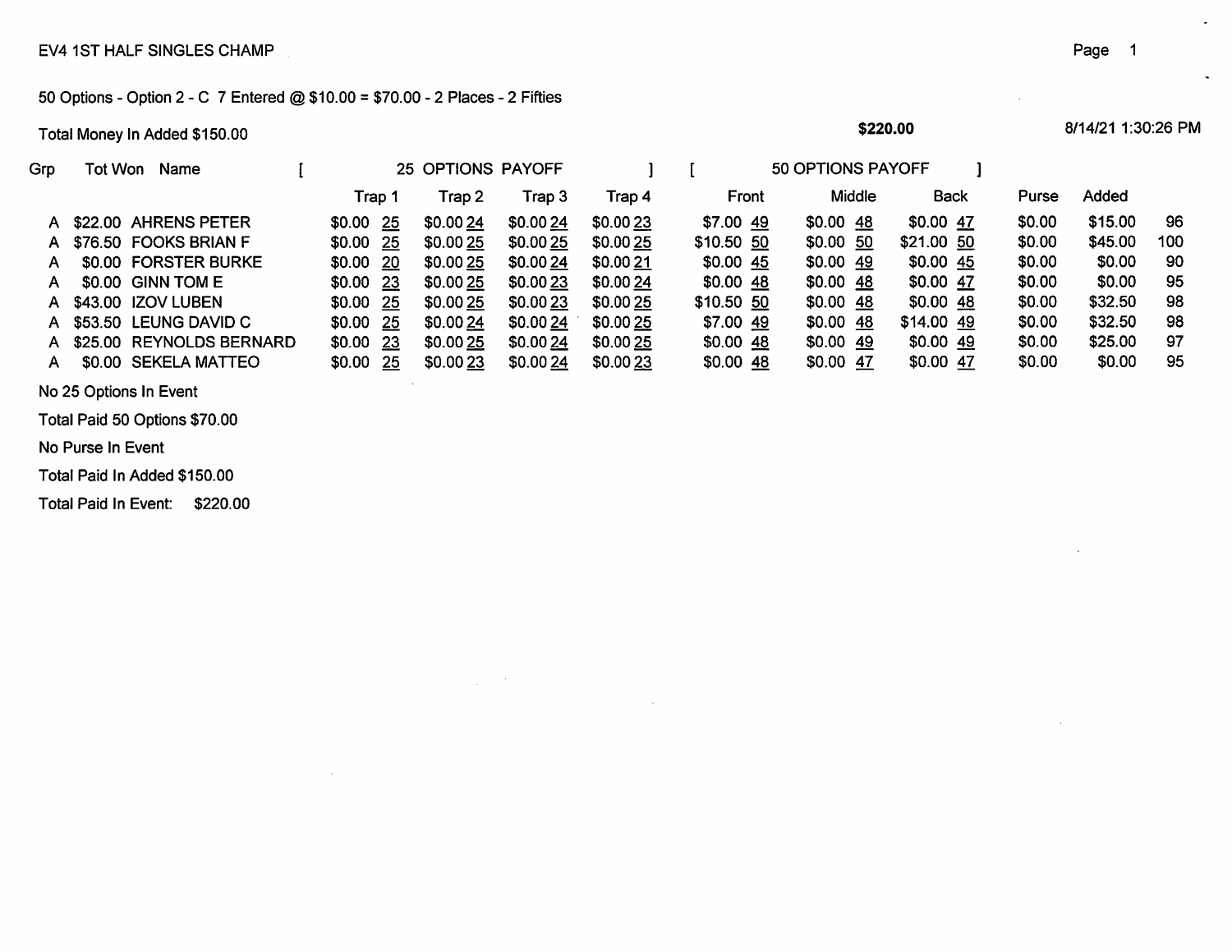50 Options - Option 2 - C\_17 Entered @ \$10.00 = \$170.00 - 2 Places - 2 Fifties

Total Money In Added \$150.00

| Grp | Tot Won    | Name                      |                     | 25 OPTIONS PAYOFF |           |           |                        | 50 OPTIONS PAYOFF      |                        |        |         |    |
|-----|------------|---------------------------|---------------------|-------------------|-----------|-----------|------------------------|------------------------|------------------------|--------|---------|----|
|     |            |                           | Trap 1              | Trap 2            | Trap 3    | Trap 4    | Front                  | Middle                 | <b>Back</b>            | Purse  | Added   |    |
| B   | \$0.00     | <b>BONAR DAVID</b>        | 24<br>\$0.00        | \$0.00 23         | \$0.00 20 | \$0.0023  | \$0.0047               | $$0.00$ 43             | $$0.00 \; 43$          | \$0.00 | \$0.00  | 90 |
| В   | \$0.00     | <b>BRETI KEVIN</b>        | 23<br>\$0.00        | \$0.0023          | \$0.0021  | \$0.0022  | \$0.00 46              | \$0.0044               | \$0.0043               | \$0.00 | \$0.00  | 89 |
| В   |            | \$0.00 COLEMAN ROBERT E   | 23<br>\$0.00        | \$0.00 24         | \$0.00 24 | \$0.0023  | \$0.0047               | \$0.0048               | $$0.00$ 47             | \$0.00 | \$0.00  | 94 |
| в   |            | \$0.00 FONSECA JOHN A     | \$0.00<br>24        | \$0.0021          | \$0.0023  | \$0.0025  | $$0.00$ 45             | \$0.00 44              | \$0.00 48              | \$0.00 | \$0.00  | 93 |
|     |            | \$20.80 KUMAR RAJAN       | 24<br>\$0.00        | \$0.00 24         | \$0.00 24 | \$0.0024  | \$6.80 48              | \$0.0048               | \$0.00 48              | \$0.00 | \$14.00 | 96 |
|     | \$20.80    | <b>MIKKELSON TYLER</b>    | 24<br>\$0.00        | \$0.00 24         | \$0.00 24 | \$0.0024  | \$6.80 48              | \$0.00 48              | \$0.0048               | \$0.00 | \$14.00 | 96 |
| B   | \$0.00     | <b>MORRISS MICHAEL</b>    | \$0.00<br><u>23</u> | \$0.0022          | \$0.00 23 | \$0.0024  | \$0.00 $\frac{45}{ }$  | \$0.0045               | \$0.00 47              | \$0.00 | \$0.00  | 92 |
| B   |            | \$0.00 RAJKOWSKI TED      | \$0.00<br>21        | \$0.00 22         | \$0.0022  | \$0.00 20 | \$0.0043               | \$0.00 44              | \$0.0042               | \$0.00 | \$0.00  | 85 |
| в   | \$0.00     | <b>ROSEBOOM BILL</b>      | \$0.00<br>24        | \$0.00 22         | \$0.00 22 | \$0.0023  | \$0.0046               | $$0.00 \frac{44}{5}$   | \$0.0045               | \$0.00 | \$0.00  | 91 |
| в   | \$48.00    | <b>SANDHU VIKRAM</b>      | 23<br>\$0.00        | \$0.0024          | \$0.00 25 | \$0.0024  | \$0.00 47              | \$0.00 49              | \$34.00 49             | \$0.00 | \$14.00 | 96 |
| в   |            | \$0.00 STEVENS DOM        | \$0.00<br>-19       | \$0.0023          | \$0.00 18 | \$0.0021  | $$0.00 \underline{42}$ | \$0.0041               | \$0.00 39              | \$0.00 | \$0.00  | 81 |
| в   |            | \$20.80 STOCKLEY MATHEW   | \$0.00<br>25        | \$0.0023          | \$0.0025  | \$0.0023  | \$6.80 48              | $$0.00 \underline{48}$ | \$0.0048               | \$0.00 | \$14.00 | 96 |
|     |            | \$0.00 TREFANENKO JASON N | \$0.00<br>23        | \$0.00 24         | \$0.0023  | \$0.00 24 | $$0.00$ 47             | \$0.00 47              | \$0.00 47              | \$0.00 | \$0.00  | 94 |
| в   |            | \$86.00 WADE DAVE         | 25<br>\$0.00        | \$0.0024          | \$0.0025  | \$0.0023  | \$51.00 49             | $$0.00 \underline{49}$ | $$0.00 \underline{48}$ | \$0.00 | \$35.00 | 97 |
| в   |            | \$20.80 WHITE JAMIE E     | \$0.00<br>-23       | \$0.0025          | \$0.00 24 | \$0.00 24 | \$6.80 48              | $$0.00 \underline{49}$ | \$0.0048               | \$0.00 | \$14.00 | 96 |
| B.  | \$0.00     | <b>WILLSON CHRISTIAN</b>  | 22<br>\$0.00        | \$0.00 25         | \$0.0024  | \$0.00 24 | $$0.00$ 47             | $$0.00 \underline{49}$ | \$0.00 48              | \$0.00 | \$0.00  | 95 |
|     | B \$102.80 | <b>WIRAWAN MARSHALL</b>   | -23<br>\$0.00       | \$0.00 25         | \$0.0025  | \$0.00 25 | \$6.80 48              | \$0.00<br>-50          | \$51.00 50             | \$0.00 | \$45.00 | 98 |

No 25 Options In Event

Total Paid 50 Options \$170.00

No Purse In Event

Total Paid In Added \$150.00

Total Paid In Event: \$320.00

Page 1996 – Page 1996 – Page 1996 – Page 1997 – Page 1997 – Page 1997 – Page 1998 – Page 1998 – Page 1998 – Pag

8/14/21 1:30:30 PM

 $\ddot{\phantom{a}}$ 

 $\mathbf{v}$ 

\$320.00

 $\sigma_{\rm eff}$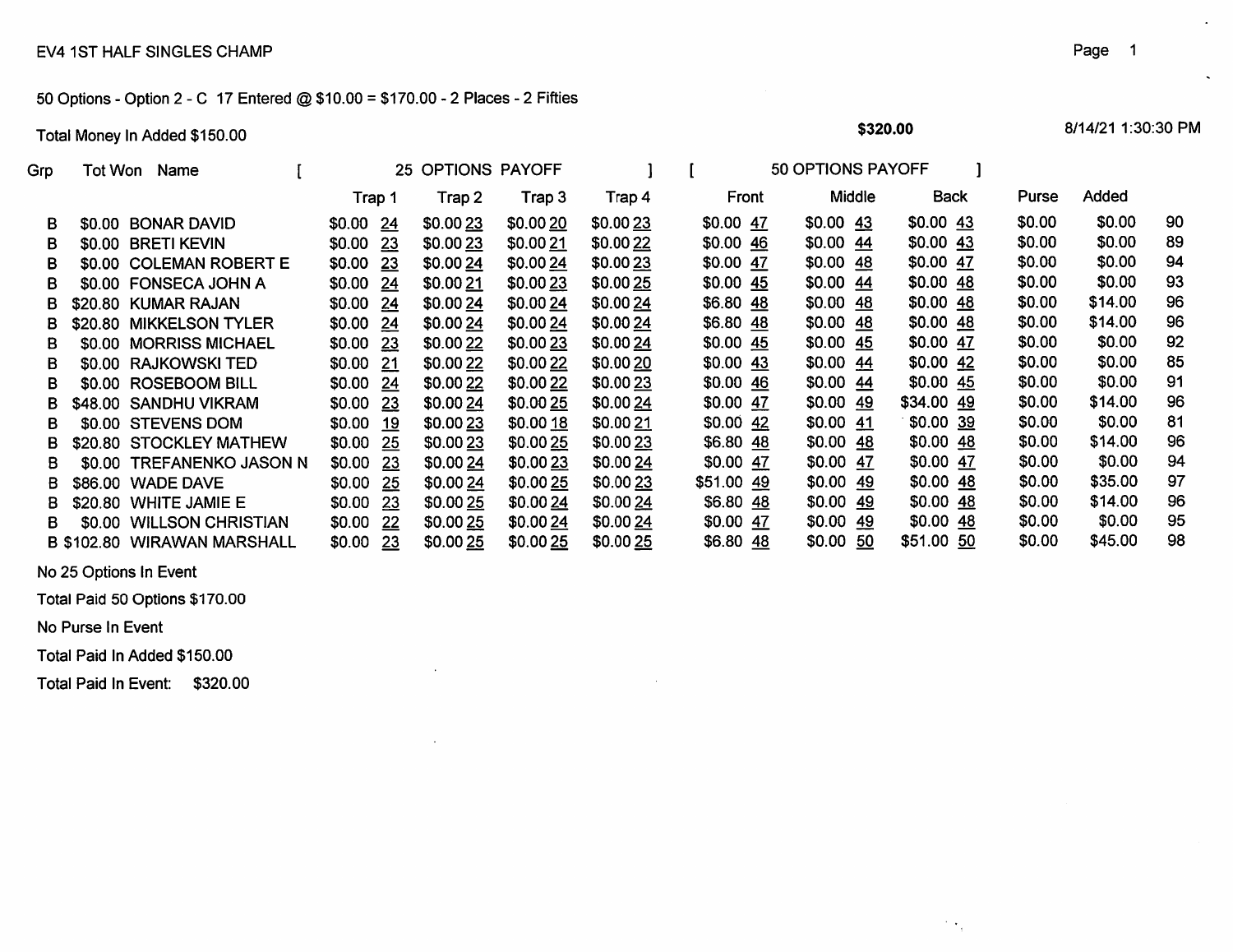#### 50 Options - Option 2 - C\_7 Entered @ \$10.00 = \$70.00 - 2 Places - 2 Fifties

Total Money In Added \$150.00

| Grp | Tot Won<br>Name                   |                     | 25 OPTIONS PAYOFF |           |           |                        | 50 OPTIONS PAYOFF |             |        |         |     |
|-----|-----------------------------------|---------------------|-------------------|-----------|-----------|------------------------|-------------------|-------------|--------|---------|-----|
|     |                                   | Trap 1              | Trap 2            | Trap 3    | Trap 4    | Front                  | Middle            | <b>Back</b> | Purse  | Added   |     |
| C.  | <b>BARE PAT</b><br>\$25.00        | 24<br>\$0.00        | \$0.0023          | \$0.00 25 | \$0.0024  | $$0.00$ 47             | \$0.0048          | \$0.0049    | \$0.00 | \$25.00 | 96  |
| C.  | <b>BINEPAL SANDEEP</b><br>\$26.17 | 22<br>\$0.00        | \$0.0024          | \$0.0024  | \$0.0024  | \$4.67 46              | \$0.0048          | \$14.00 48  | \$0.00 | \$7.50  | 94  |
| C.  | \$32.50 CHAU PAUL                 | -24<br>\$0.00       | \$0.0024          | \$0.0025  | \$0.0024  | \$0.0048               | \$0.0049          | \$0.00 49   | \$0.00 | \$32.50 | 97  |
| C.  | \$4.67 FADDEN ALAN                | -24<br>\$0.00       | \$0.0022          | \$0.0022  | \$0.00 22 | \$4.67 46              | \$0.00 44         | \$0.00 44   | \$0.00 | \$0.00  | 90  |
| C.  | \$7.50 HALL DOUGLAS               | -22<br>\$0.00       | \$0.0024          | \$0.0024  | \$0.0024  | \$0.0046               | \$0.00 48         | \$0.0048    | \$0.00 | \$7.50  | 94  |
| C.  | \$4.67 HANCOCK DONALD             | -23<br>\$0.00       | \$0.0023          | \$0.0023  | \$0.0024  | \$4.67 46              | \$0.00 46         | \$0.00 47   | \$0.00 | \$0.00  | 93  |
| C.  | \$0.00 MOH BASSAM                 | -20<br>\$0.00       | \$0.0022          | \$0.0025  | \$0.00 22 | $$0.00 \underline{42}$ | \$0.00 47         | \$0.0047    | \$0.00 | \$0.00  | 89  |
| C.  | \$0.00 OTWAY DANIEL F             | \$0.00 23           | \$0.0022          | \$0.0021  | \$0.0020  | \$0.0045               | \$0.0043          | \$0.00 41   | \$0.00 | \$0.00  | 86  |
| C.  | \$64.00 REMIAS DUSAN              | 25<br>\$0.00        | \$0.0023          | \$0.0025  | \$0.0024  | \$21.00 48             | \$0.0048          | \$10.50 49  | \$0.00 | \$32.50 | -97 |
|     | \$10.50 TODD REGINALD T           | -20<br>\$0.00       | \$0.0023          | \$0.0024  | \$0.0025  | \$0.0043               | \$0.00 47         | \$10.50 49  | \$0.00 | \$0.00  | 92  |
| C.  | \$45.00 WOODS GARRY J             | <u>25</u><br>\$0.00 | \$0.0025          | \$0.00 24 | \$0.0024  | \$0.00, 50             | \$0.00 49         | $$0.00$ 48  | \$0.00 | \$45.00 | 98  |

No 25 Options In Event

Total Paid 50 Options \$70.01

No Purse In Event

Total Paid In Added \$150.00

Total Paid In Event: \$220.01

\$220.00

8/14/21 1:30:32 PM

 $\sim$ 

 $\mathbf{r}$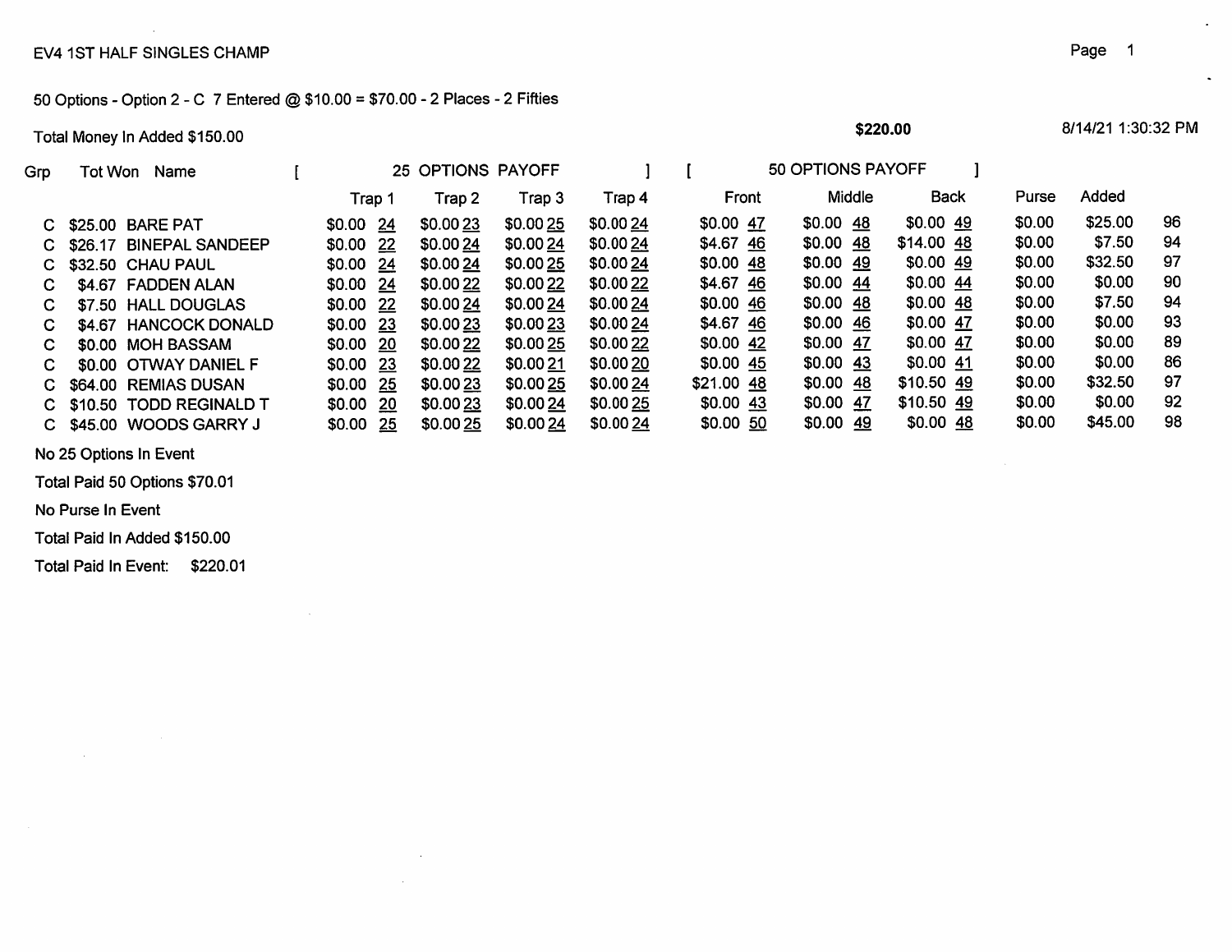# 50 Options - Option 2-01 Entered @ \$10.00 = \$10.00 - 2 Places - 2 Fifties

Total Money In Added \$150.00

| Grp | Tot Won<br><b>Name</b>     |               | 25 OPTIONS PAYOFF |           |           |           | 50 OPTIONS PAYOFF      |                        |              |         |    |
|-----|----------------------------|---------------|-------------------|-----------|-----------|-----------|------------------------|------------------------|--------------|---------|----|
|     |                            | Trap 1        | Trap 2            | Trap 3    | Trap 4    | Front     | Middle                 | Back                   | <b>Purse</b> | Added   |    |
|     | D \$45.00 CHENG VINCENT    | \$0.00<br>-22 | \$0.0022          | \$0.00 25 | \$0.0024  | \$0.00 44 | \$0.00 47              | \$0.00 49              | \$0.00       | \$45.00 | 93 |
| D.  | \$6.00 CHEREWYK JUSTIN W   | \$0.00<br>18  | \$0.00 22         | \$0.0019  | \$0.0018  | \$3.00 40 | \$0.0041               | \$3.00 37              | \$0.00       | \$0.00  | 77 |
|     | D \$35.00 MA PATRICK       | \$0.0024      | \$0.0021          | \$0.0023  | \$0.0023  | \$0.0045  | $$0.00 \underline{44}$ | $$0.00 \underline{46}$ | \$0.00       | \$35.00 | 91 |
|     | D \$13.33 RAMSAY MICHAEL H | \$0.00 23     | \$0.00 20         | \$0.0022  | \$0.0022  | \$0.0043  | \$0.0042               | \$0.00 44              | \$0.00       | \$13.33 | 87 |
|     | D \$13.33 VANDAMENT JACK   | \$0.0022      | \$0.00 20         | \$0.0025  | \$0.00 20 | \$0.0042  | \$0.0045               | \$0.0045               | \$0.00       | \$13.33 | 87 |
|     | D \$13.33 WILMAN TOM E     | $$0.00$ 19    | \$0.0021          | \$0.0024  | \$0.0023  | \$0.0040  | \$0.0045               | \$0.00 47              | \$0.00       | \$13.33 | 87 |
|     | D \$30.00 YUEN WILLIAM K   | \$0.00 23     | \$0.0022          | \$0.0022  | \$0.0021  | \$0.0045  | \$0.0044               | \$0.0043               | \$0.00       | \$30.00 | 88 |

No 25 Options In Event

Total Paid 50 Options \$6.00

No Purse In Event

Total Paid In Added \$149.99

Total Paid In Event: \$155.99

Page 1 and 2008 and 2008 and 2008 and 2008 and 2008 and 2008 and 2008 and 2008 and 2008 and 2008 and 2008 and

\$160.00

8/14/21 1:30:35 PM

 $\sim$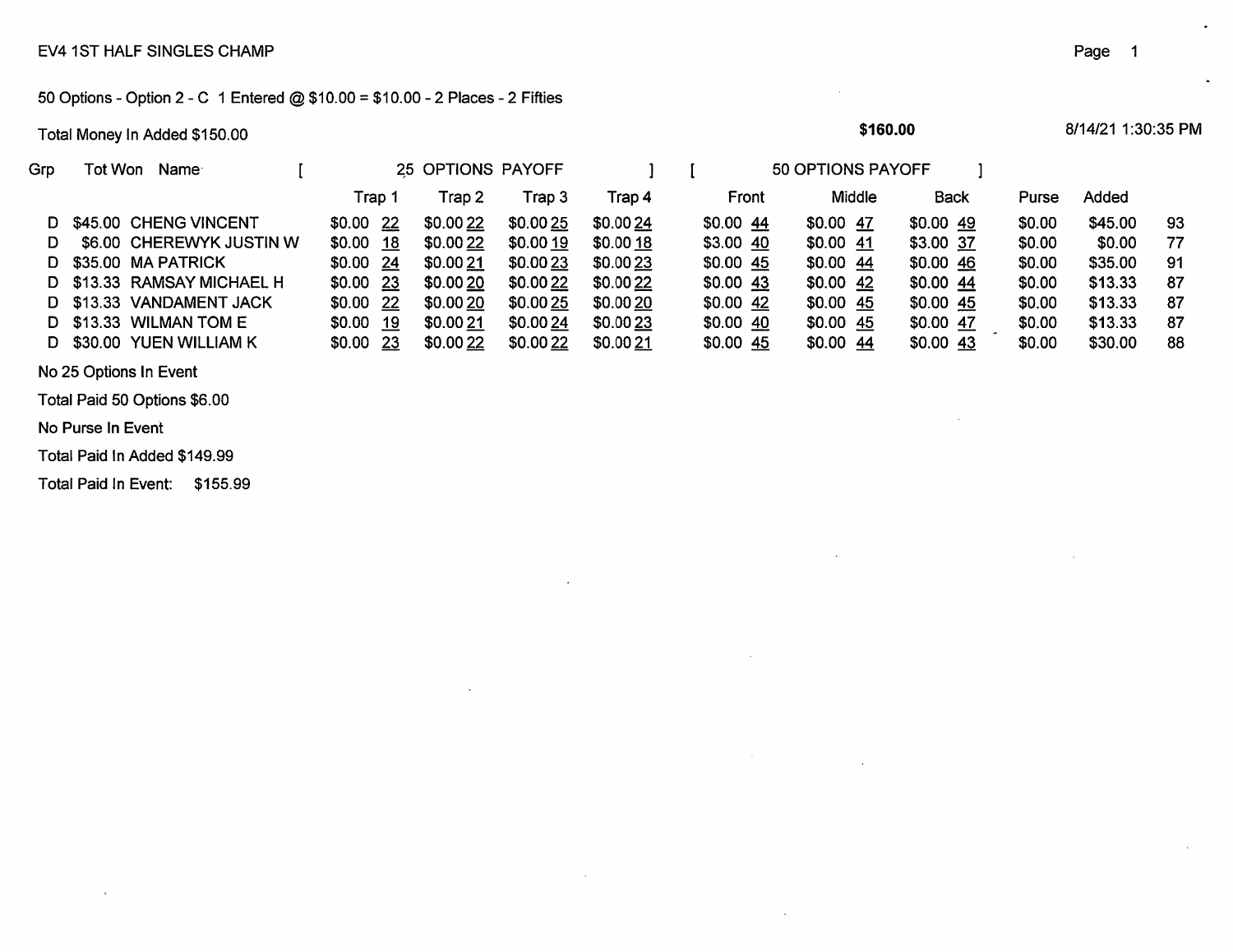$\mathbf{r} = \mathbf{r} \times \mathbf{r}$  ,  $\mathbf{r}$ 

Option 3 - LEWIS Total Playing 52 @ \$10.00 Payoff For Class # 1 4 Classes 2 Places Percentage Payoff

Total Money \$130.00 Per Group LEWIS

 $\sim$ 

| 1  | BC 35473 FOOKS BRIAN F          | 100 | \$78.00 |
|----|---------------------------------|-----|---------|
| 2  | BC 01024 WOODS GARRY J          | 98  | \$13.00 |
| 3  | BC 42064 LEUNG DAVID C          | 98  | \$13.00 |
| 4  | BC 42361 WIRAWAN MARSHALL       | 98  | \$13.00 |
| 5  | BC 45258 IZOV LUBEN             | 98  | \$13.00 |
| 6  | BC 02484 CHAU PAUL              | 97  | \$0.00  |
| 7  | BC 16660 WADE DAVE              | 97  | \$0.00  |
| 8  | BC 49349 REMIAS DUSAN           | 97  | \$0.00  |
| 9  | BC 02532 WHITE JAMIE E          | 96  | \$0.00  |
| 10 | <b>BC 41912 MIKKELSON TYLER</b> | 96  | \$0.00  |
| 11 | <b>BC 44418 AHRENS PETER</b>    | 96  | \$0.00  |
| 12 | BC 48182 STOCKLEY MATHEW        | 96  | \$0.00  |
| 13 | BC 49009 KUMAR RAJAN            | 96  | \$0.00  |
| 14 | BC 49102 SANDHU VIKRAM          | 96  | \$0.00  |

\$130.00

Page 1

8/14/21 1:31:10 PM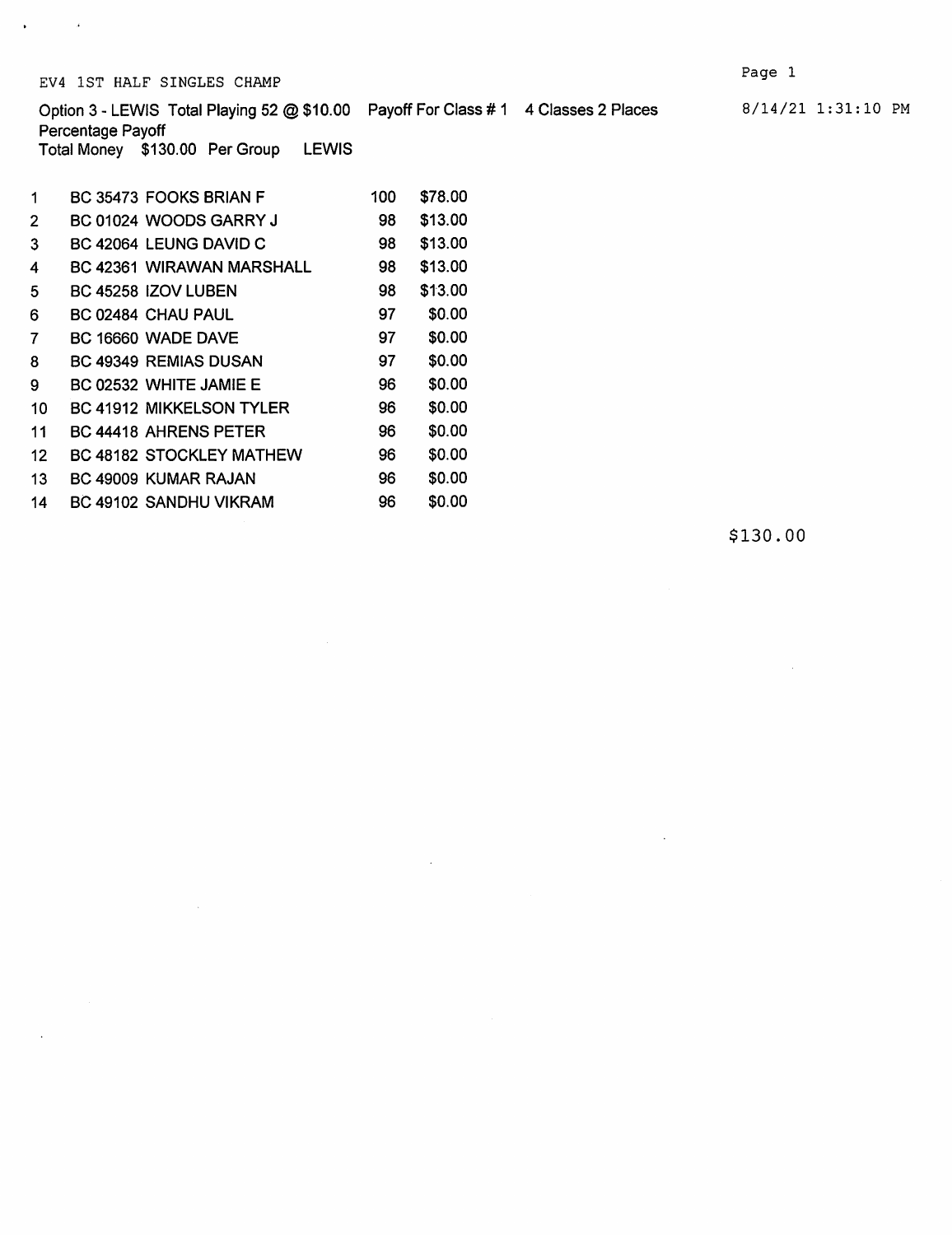$\varphi_{\rm{max}}=0.000$ 

Option 3 - LEWIS Total Playing 52 @ \$10.00 Payoff For Class # 2 4 Classes 2 Places 8/14/21 1:31:19 PM Percentage Payoff Total Money \$130.00 Per Group LEWIS

| 1  | BC 02030 ELLIS DONOVAN            | 95 | \$15.60 |
|----|-----------------------------------|----|---------|
| 2  | <b>BC 45240 GINN TOM E</b>        | 95 | \$15.60 |
| 3  | BC 46412 WILLSON GARTH            | 95 | \$15.60 |
| 4  | BC 47207 SEKELA MATTEO            | 95 | \$15.60 |
| 5  | <b>BC 48127 WILLSON CHRISTIAN</b> | 95 | \$15.60 |
| 6  | BC 00912 HALL DOUGLAS             | 94 | \$7.43  |
| 7  | BC 02520 FOWLER GORD              | 94 | \$7.43  |
| 8  | BC 34508 FEATHERSTONE GEOFF       | 94 | \$7.43  |
| 9  | BC 35436 COLEMAN ROBERT E         | 94 | \$7.43  |
| 10 | BC 36085 MCQUARRIE KELLY P        | 94 | \$7.43  |
| 11 | BC 46965 TREFANENKO JASON N       | 94 | \$7.43  |
| 12 | BC 49147 BINEPAL SANDEEP          | 94 | \$7.43  |

\$130.00

# Page 1